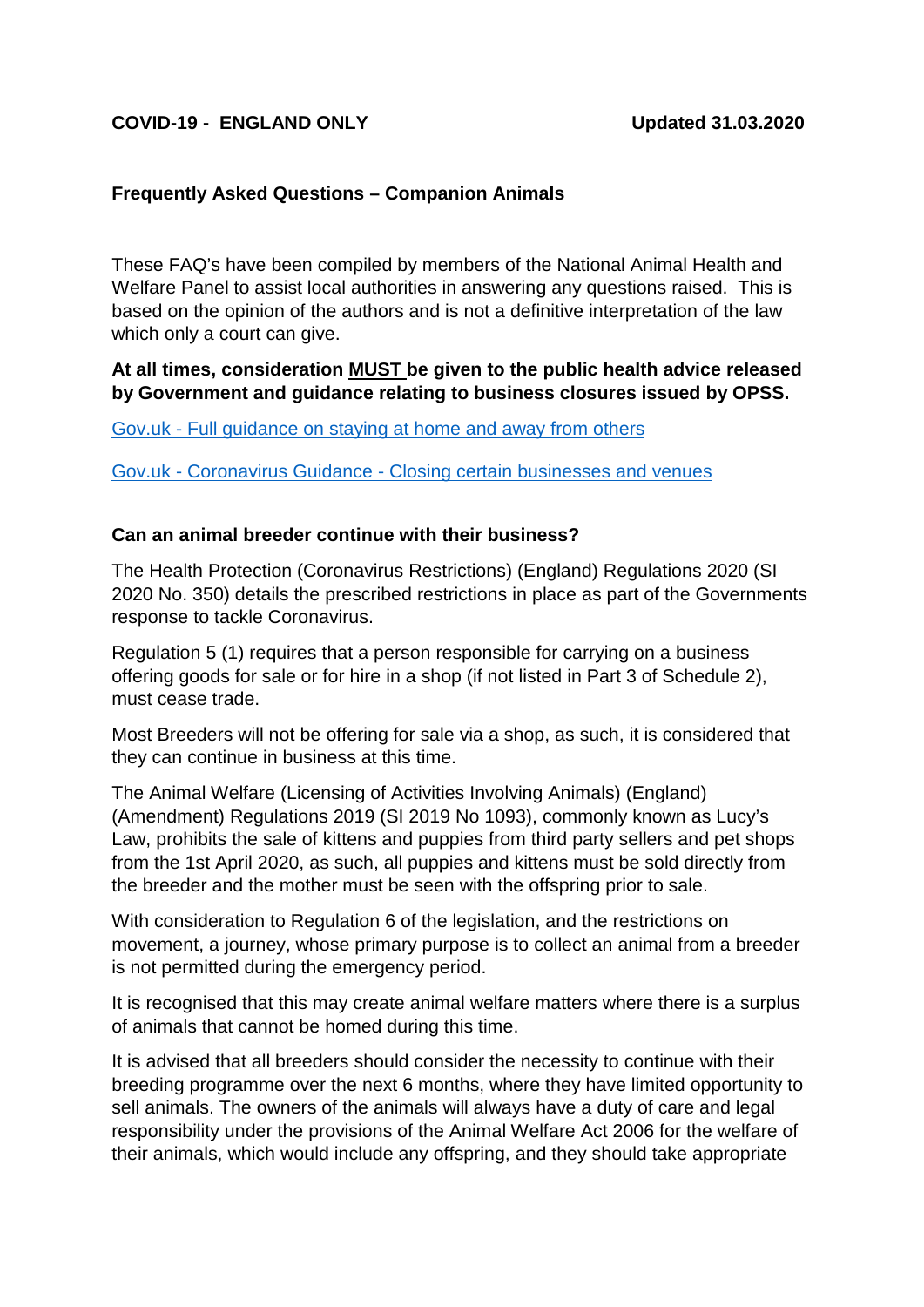steps to cease trade if it is they cannot maintain the welfare needs of any animal under their control during this time.

With regards the sale of animals at present, the Animal Welfare (Licensing of Activities Involving Animals) (England) Regulations 2018 (SI 2018:486) makes it a requirement that the mother must be seen with a kitten or a puppy at the point of sale, as such it is considered that to avoid potential welfare problems with the sale of these animals from breeders during the emergency response and the need for social distancing, video footage is shared by the breeder of the offspring with their mother prior to the sale.

With regards the movement restrictions, it is considered that as breeders are not listed as a business referred to in Part 3 of Schedule 2 of the Health Protection (Coronavirus Restrictions) (England) Regulations 2020, they should deliver any puppies or kittens that they are selling to the buyers directly as they are permitted to travel for the purposes of work (Regulation 6 (2) (f) ) and this is in spirit of the principals of Regulation 5 (1) (a).

Where a breeder does undertake delivery, it is considered that they will be caught by the rules relating to the Welfare of Animals in Transport EU Regulation 1/2005 and it is advised that they seek authorisation with the APHA Welfare of Animals in Transport Team (WIT). [Application for a United Kingdom Animal Transporter](https://assets.publishing.service.gov.uk/government/uploads/system/uploads/attachment_data/file/769576/form-wit01.pdf)  [Authorisation](https://assets.publishing.service.gov.uk/government/uploads/system/uploads/attachment_data/file/769576/form-wit01.pdf)

Pet shops are listed at Paragraph 38 of Part 3 of Schedule 2 of the Health Protection (Coronavirus Restrictions) (England) Regulations 2020, as such they may continue to be open to the public and operate for the sale of other small animals such as rabbits, guinea pigs etc, however it is considered that any journey whose primary purpose is solely for the purchase of a pet animal would be a breach of the movements restrictions in place during the emergency response as it is not essential travel.

## **Can Puppies be collected from a breeder?**

No, with consideration to Regulation 6 of the Health Protection (Coronavirus Restrictions) (England) Regulations 2020, there is no permitted movement allowed for the collection of any animal from a seller during the emergency period.

It is advised that where a puppy is being purchased from a breeder, video footage is shared by the breeder of the offspring with their mother prior to the sale and that the breeder should deliver any puppies or kittens that they are selling to the buyers directly as they are permitted to travel for the purposes of work (Regulation 6 (2) (f) ) and this is in the spirit of the principals of Regulation 5 (1) (a).

Where a breeder does undertake delivery, it is considered that they will be caught by the rules relating to the Welfare of Animals in Transport EU Regulation 1/2005 and it is advised that they seek authorisation with the APHA Welfare of Animals in Transport Team (WIT). [Application for a United Kingdom Animal Transporter](https://assets.publishing.service.gov.uk/government/uploads/system/uploads/attachment_data/file/769576/form-wit01.pdf)  **[Authorisation](https://assets.publishing.service.gov.uk/government/uploads/system/uploads/attachment_data/file/769576/form-wit01.pdf)**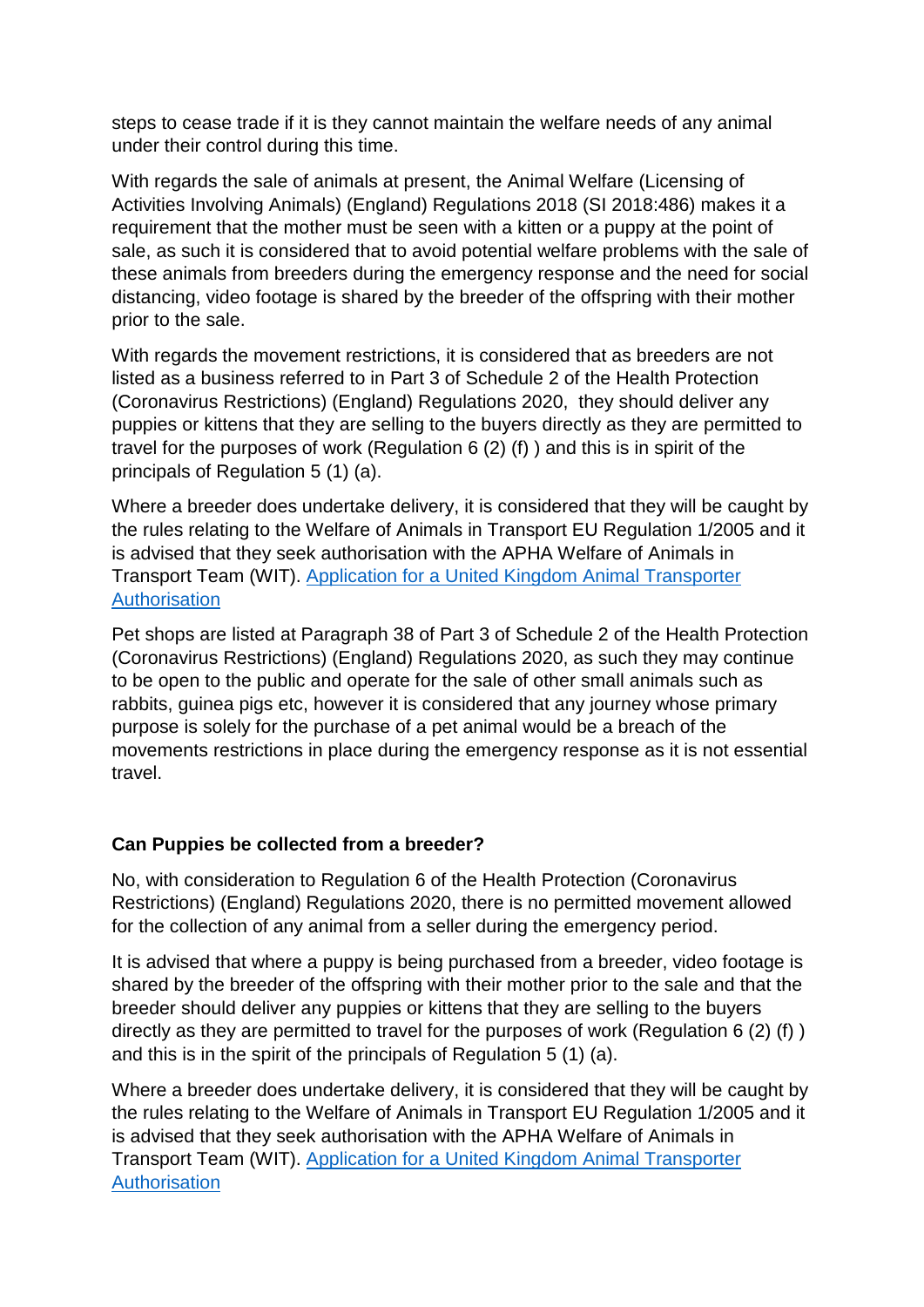## **Can pet -animals be collected from a pet shop?**

Pet shops are permitted to remain open at present, however it is considered that the journey being solely for the purchase of a pet animal would be a breach of the movements on restrictions as it is not essential travel. If the primary purpose for attending the pet shop is to buy food for pet animals, then this would be deemed as acceptable.

## **Can a person attend to their horse?**

Yes, it is considered that as the owner or keeper of an animal, there is a statutory duty of care with regards Section 9 of the Animal Welfare Act 2006, as such, taking into consideration this legal obligation, this is permitted in accordance with Regulation 6 (2) (h) of the Health Protection (Coronavirus Restrictions) (England) Regulations 2020.

## **Can a person ride their horse?**

Yes, it is considered that subject to this being part of the daily exercise referred to in Regulation 6 (2) (b) of the Health Protection (Coronavirus Restrictions) (England) Regulations 2020, this is permitted.

### **Can home boarders exceed their licence to care for animals of key workers?**

It is considered that this is a matter to be determined at a local level based upon prior history of the business and their level of previous compliance. There is a need to be mindful of the welfare implications to the animals under the charge of the home boarder and home boarders should prioritise the care of those animals who belong to key workers should this become an issue. Where a home boarder is not able to sufficiently protect the interest of the animals under their charge, alternative care arrangements must be sourced.

### **Can a rescue centre still rehome animals?**

It is considered that a rescue centre, regardless of if it is a registered charity, is still operating as a business, albeit in the rehoming of animals.

With regards the movement restrictions, it is considered that as a rescue centre is not listed as a business referred to in Part 3 of Schedule 2 of the Health Protection (Coronavirus Restrictions) (England) Regulations 2020, they should deliver any animals that they are being rehomed as they are permitted to travel for the purposes of work (Regulation 6 (2) (f) ) and this is in the spirit of the principals of Regulation 5 (1) (a).